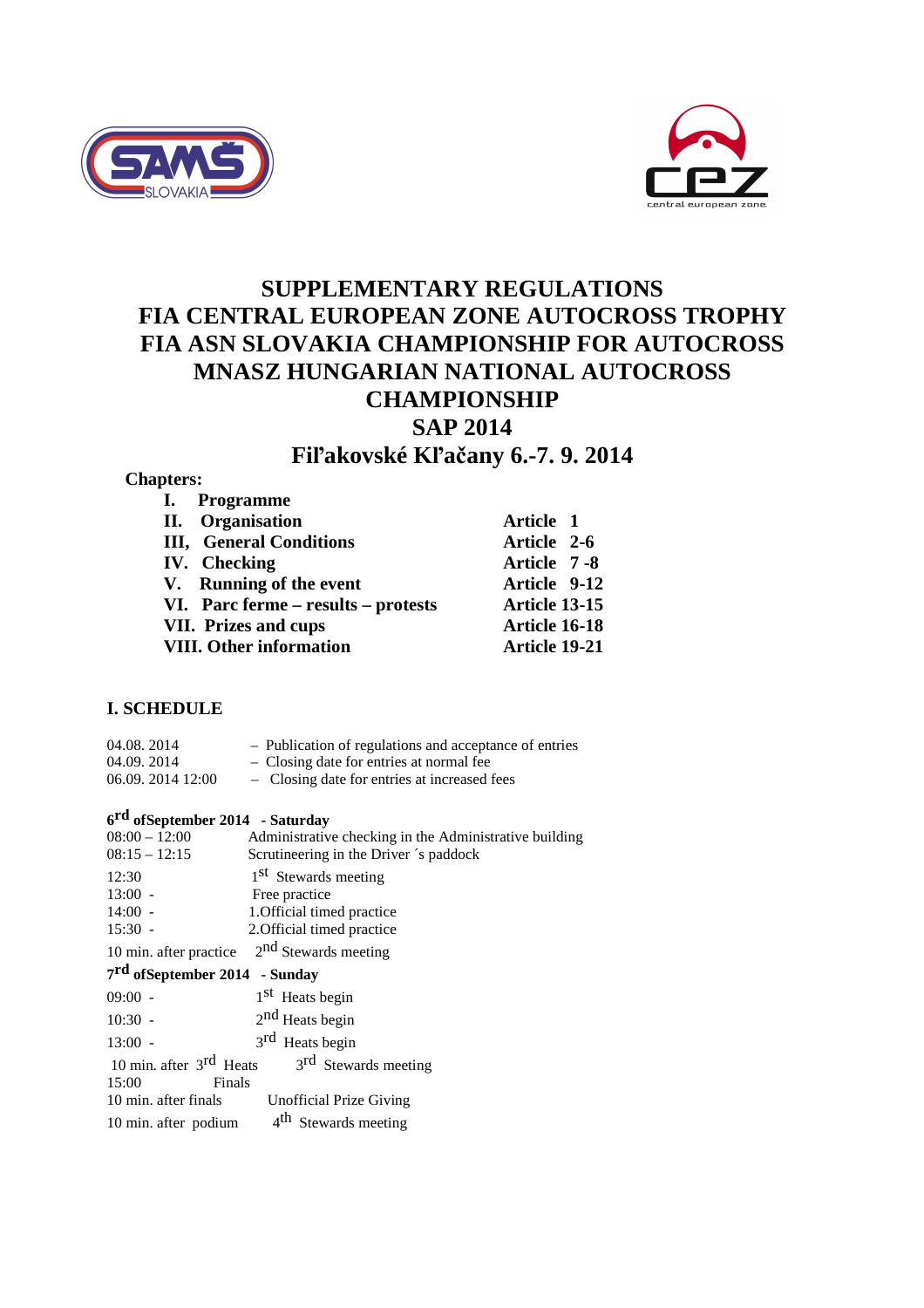### **II. ORGANISATION**

- 1.1 Združenie GRAND PRIX will be organised Central European Zone Autocross Trophy, Slovak Championship for Autocross, Hungarian Championship for Autocross, Slovak Autocross Cup 2014 . This event will run in accordance with the International Sporting Code /and its Appendices/ for the Central European Zone Championship, Supplementary Regulations for Slovak Autocross Cup 2014, the Regulations for Slovak Championship for Autocross 2014, these Regulations and any other Regulations which may be issued in writing by the organisers
- 1.2. Organising committee:

 President: Vladimír Koška Members: : Peter Kotman, Jozef Vačko, Robert Černý, Dalibor Kohút, Renata Kotmanová, Lucia Kosková,

Erika Pupalová, Miroslav Mitter, Ján Mitter, Ján Drdola, Vladimír Koška ml., Peter Petik, Robert Urban

#### Secretariat: Združenie GRAND PRIX Fabianka 1950, 984 01 Lučenec Tel. 0949568540

## E-mail : grandprix.slovakia@gmail.com

| 1.3. Officials |                           |                   |   |                                                               |  |
|----------------|---------------------------|-------------------|---|---------------------------------------------------------------|--|
|                | Chairman of the Stewards: | Bohuslav Slivka   |   | <b>SK</b>                                                     |  |
|                | Stewards:                 | Viliam Bebej      |   | <b>SK</b>                                                     |  |
|                |                           | Sándor Gerlei     |   | H                                                             |  |
|                | Clerk of the course:      | Jozef Vačko       |   |                                                               |  |
|                | Secretary of the Meeting: | Lucia Kosková     |   |                                                               |  |
|                | <b>Chief Scrutineer:</b>  | Ing.Ján Paulík    |   |                                                               |  |
|                | Timekeeper:               | Chronomoto        | H |                                                               |  |
|                | Safety Officer:           | Dalibor Kohút     |   |                                                               |  |
|                | Chief Medical Officer:    | MUDR Tibor Kalmár |   |                                                               |  |
|                | Drivers Liaison Officer:  | Vladimír Koška jr |   |                                                               |  |
|                | Paddock chief:            | Miroslay Mitter   |   |                                                               |  |
|                | Track chief:              | Jozef Vačko       |   |                                                               |  |
|                | Startline:                | Lubomír Vačko     |   |                                                               |  |
|                | Judges:                   |                   |   | Patrik Martinský, Milan Mišo, Miroslav Krupa, Marek Mihalšiak |  |

1.4. Official notice board

- In the driver's paddock – for specification of races, executive adjustments, publication of results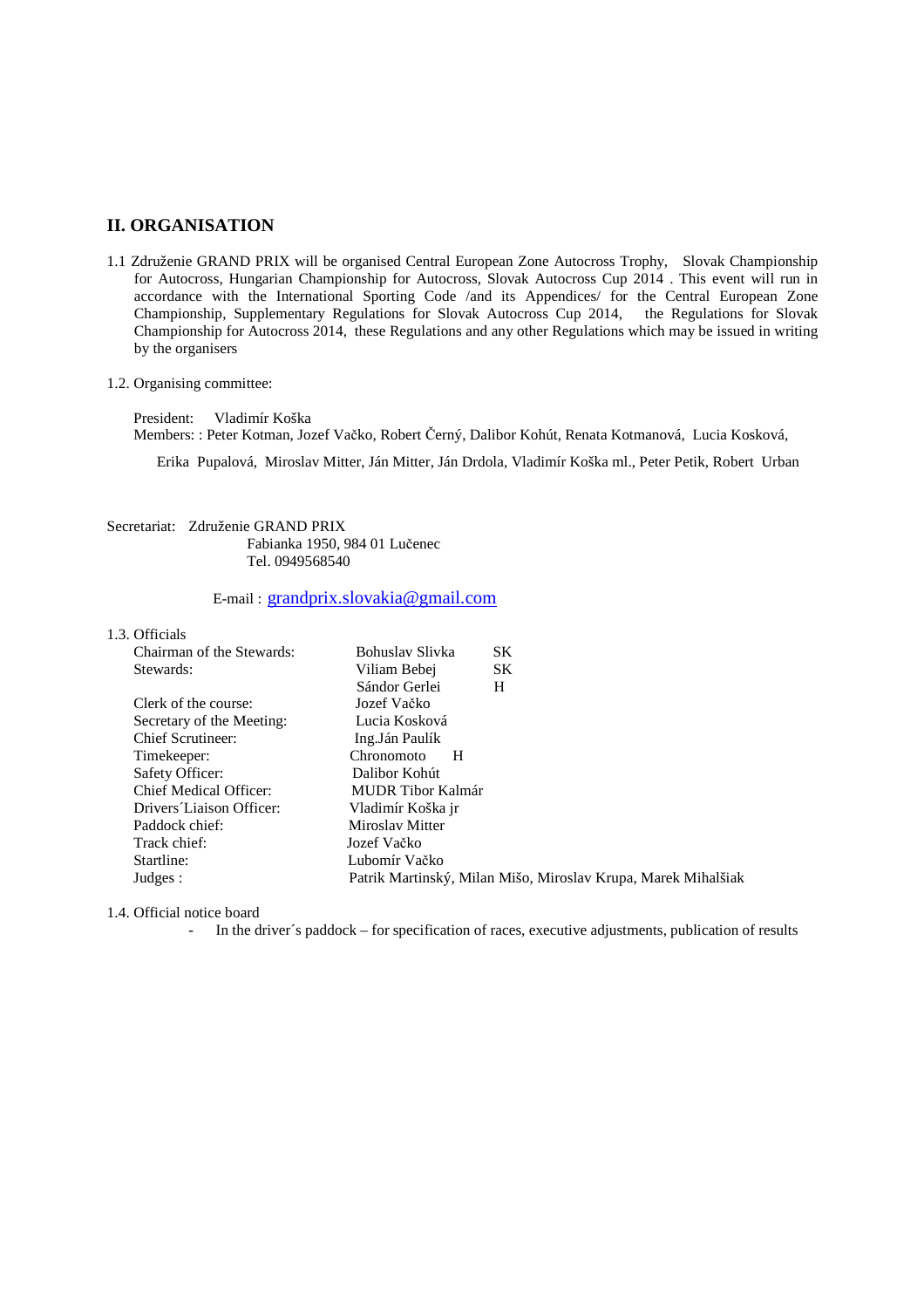## **III. GENERAL CONDITIONS**

#### 2. This event will count for: :

The 2014 Central European Zone Autocross Trophy: Touring Autokros, Super Buggy, Buggy 1600, Touring Autokros 1600 Junior Buggy The 2014 Slovak Autocross Championship : Touring Autokros, Super Buggy, Buggy 1600, Junior Buggy, Touring Autokros 1600, The 2014 Hungarian Autocross Championship : Touring Autokros, Super Buggy, Buggy 1600, Junior Buggy, Touring Autokros 1600,

The 2014 Slovak Autocross Cup: H1, H2, H3, H4, H5, H6, H7.

3. Description of circuit

| Place:              | Fiľakovské Kľačany-Atocross Area |  |  |
|---------------------|----------------------------------|--|--|
| Length:             | $1000 \text{ m}$                 |  |  |
| Width of the start: | 15 <sub>m</sub>                  |  |  |
| Maximum width:      | 18 m                             |  |  |
| Minimum width:      | 10 <sub>m</sub>                  |  |  |
| Location:           | Fiľakovské Kľačany               |  |  |
|                     |                                  |  |  |

#### 4. **Entry forms – Entries**

- 4.1 Anybody wishing to participate in the event must send the duly completed electronic application form, which is the official web page www.prihlaska-sams.sk or e-mail: grandprix.slovakia@gmail.com to 4. september 2014 24:00.
- 4.2 In accordance with the regulations of the FIA Central European Zone Championship ,the starting permission for abroad is not obligatory
- 5. Entry fees

Normal fee : 100,-  $\in$ , Increased fee: 150,-  $\in$ The 2014 Support Race for Slovakia Autocross Cup SAP:  $40, -\epsilon$ , junior 30, $-\epsilon$  All the fees will be colected during the administrative checking. The additional fee for competitor who refuses to carry the organiser  $\zeta$  sponsor  $\zeta$  advertising: 120,-  $\epsilon$ .

6. Insurance

The event is written in the SAMŠ calendar and it is insured against the driver ´s responsibility toward third parties.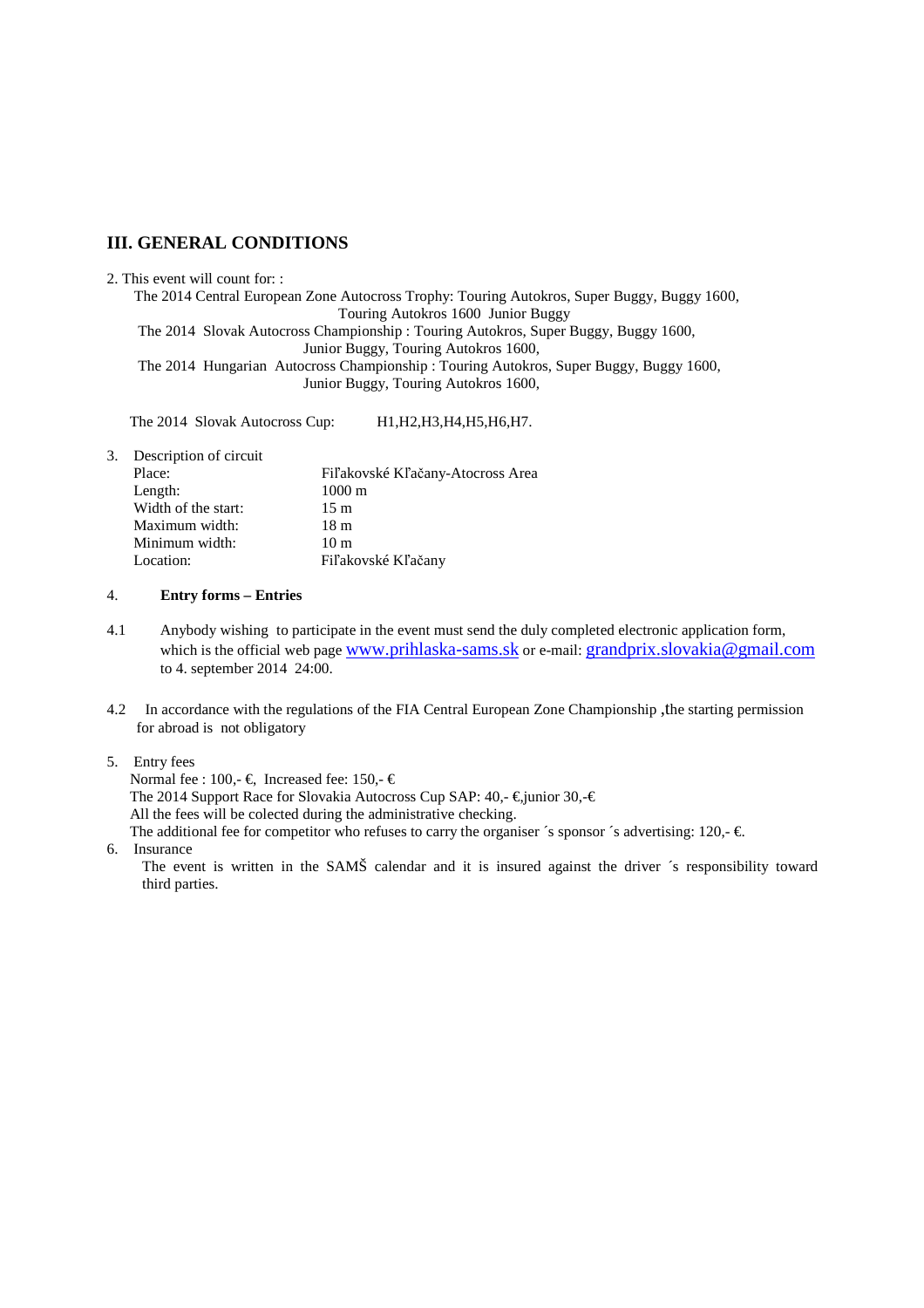## **IV. CHECKING**

7. Administrative checking

 All drivers must report to administrative checking which will be held at Administrative building – Secretary office on 06.09. 2014 from 8:00 to 12:00. Drivers must submit all valid documents for 2014 year.

8 . Scrutineering

 Every car taking part at the event must be presented by the rider or his official representative to scrutineering which will be held on 06.09.2014 from 8:15 to 12:15

 No cars will be allowed to start unless it complies with the current FIA safety regulations (Appendix J) in races of CEZ and MMSR.

## **V. RUNNING OF THE EVENT**

9. There will be 1.Free practice and 2 official timed practices under following conditions: 6 cars, 4 laps from the enter of the first driver to the track. Each driver is obliged to participate in timed practice.

#### 10. Qualifications

The are 3 Heats of Qualifying and each will have 5 laps.

Only those drivers having totalised less than 21 points in two Heats will be allowed to the Finals.

- 11.. Finals
- Finals will be: 7 laps.
- 12. Start.

 The start procedure begins with showing a "5seconds" board. After this, the start will be given when the green light is switched on.

# **VI. PARC FERME - RESULTS – PROTESTS**

13 . Parc Fermé

 Only those cars having taken part in the Finals must be brought by the drivers to the Parc Fermé immediately after the last race for which the driver qualified. The cars shall remain in the Parc Fermé for at least 30 minutes after the publication of the provisional results. In this area, it is forbidden to make any repair to the vehicle or to carry out refuelling.

14. Results

 The results will be posted a.s.a.p. on the official board after each Heat and Final. The Final's cast will be on the official board before the Finals.

15. Protest - appeals

All the protests will be lodged in accordance with the International Sporting Code.

 All the protests must be made in writing and handed to the clerk of the course or his assistant, or in their absence to any of the stewards of the meeting, together with the financial sum.

# **VII. PRIZES AND CUPS**

16. Prices

The price giving ceremony will be organised after the Finals. Each driver of the 1<sup>st</sup>, 2<sup>nd</sup> and 3<sup>rd</sup> places must be present on the Prize giving Ceremony dressed in racing dress.

17. Financial prices

Financial prices will not be payed, drivers will be awarded prices.

18. Prices and cups

The Awards Ceremony will be organised after the Finals.